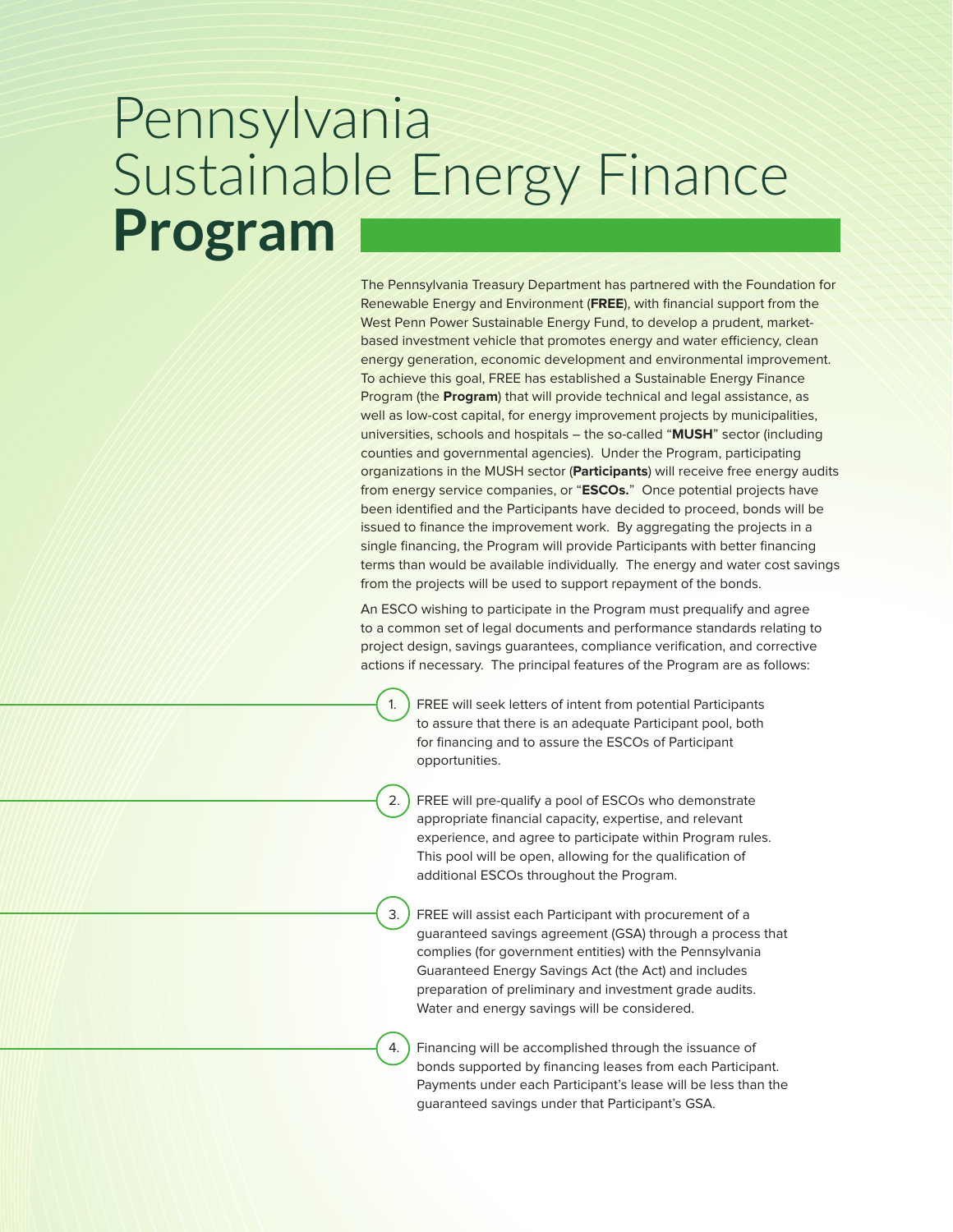#### Who Can **Participate**?

- **1. Types of Organization.** Eligible organizations include governmental and non-profit organizations that are eligible for tax-exempt financing. These include:
	- Counties
	- Local governments
	- Municipal authorities such as sewer and water authorities
	- School districts
	- Public universities
	- Correctional facilities
	- Non-profit hospital and health facilities
	- Private schools and universities
- **2. Types of Projects.** The Program encourages deep retrofits of existing facilities that take advantage of the low-cost, long-term financing available through the Program. Conservation measures may include lighting; buildings; envelope improvements, such as windows and insulation; HVAC systems; advanced building controls and water savings measures. The Program will work with Participants to include cogeneration facilities, solar generation, energy storage equipment, and microgrids.
- **3. Size of Projects.** The Program is generally structured for projects involving two million dollars or greater in capital cost for retrofits. It can accommodate a limited number of smaller projects of one-half million dollars or greater.
- **4. Participant Credit.** The Program is generally available to Participants that have previously issued their own bonds or would be eligible to do so. The Program may be able to provide financing for Participants that do not meet this standard but are otherwise financially stable.

## **Prequalification** of ESCOs

FREE's prequalification process for ESCOs is built upon a comprehensive request for qualifications (**RFQ**) issued to a wide group of potential ESCO Participants. The responses are evaluated for financial strength, experience and track record, as well as administrative criteria including agreement to use Program documentation and carrying required insurance. The Program does not recommend particular ESCOs but provides a list of those who have met Program criteria. The qualification Program is open ended and if a Participant has selected a particular ESCO with which it hopes to work, that ESCO can seek qualification at any time.

#### The Procurement **Process**

The Act permits state agencies and local governmental units to use a flexible procurement process in which the governmental Participant issues an RFP and selects an ESCO based on criteria of its choosing. The Program will assist governmental Participants with a procurement process designed to comply with the Act while achieving the objectives of the Program:



- **1. The Participant issues an RFP for ESCOs.** The selection criteria include a requirement that the ESCO has passed the prequalification process for the Program. The proposals should not expire in less than six months.
- **2. The Participant selects one ESCO to proceed with a preliminary audit.** That audit identifies conservation measures (**CMs**) for the Participant that the ESCO expects will meet the Program's savings guarantee requirement. If the Participant is happy with the results of the audit, it makes the results of the audit public and selects the ESCO for award. If not, it can ask in turn for a preliminary audit from a next-preferred proposer. A Participant is also free to decide after reviewing a preliminary audit not to proceed further in the Program.
- **3. A Participant wishing to proceed enters into a GSA with the ESCO.** The GSA provides for the ESCO to produce an Investment Grade Audit **(IGA)** and a proposal to then construct the CMs associated with the IGA (as well as offer a performance guarantee). If the IGA fails to project savings that are equal to at least 90 percent of those described by the ESCO's preliminary audit, the Participant may elect not to proceed further with the Program without incurring any costs. The GSA is described in more detail below.

The Program has reviewed the "**PlanCon**" process applicable to certain school district improvement projects, and the Taxpayer Relief Act which limits budget increases by certain governmental units. Neither of these considerations should interfere with participation in the Program.

With respect to PlanCon, Act 24 of 2011 amended the Pennsylvania School Code at Section 703 to only require Pennsylvania Department of Education approval of construction projects that are seeking reimbursement from the commonwealth. Since no state subsidy is required for the energy efficiency measures contemplated by the Program, compliance with the PlanCon process is not required.

The Taxpayer Relief Act is designed to keep local property taxes low. School districts that keep property tax rates the same or keep any increase below an inflation index are awarded an allocation of revenue from the gaming fund. The Program will be budget neutral or better for a school district, as the expenses will not be greater than the guaranteed savings, and we anticipate that in most cases the savings will be greater than the guarantee. There should be no impact on school districts under the Taxpayer Relief Act from participation in the Program.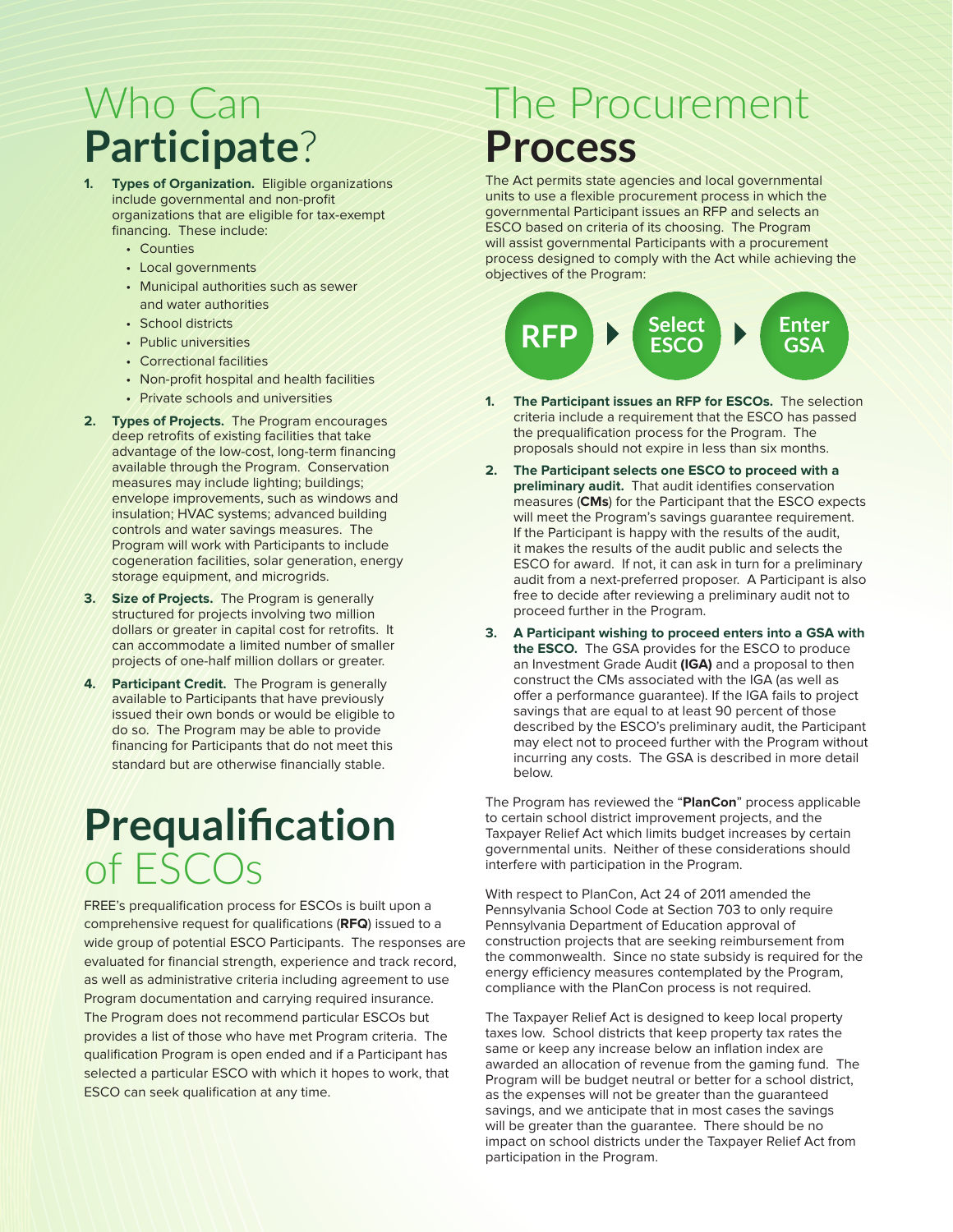#### The **Guaranteed** Savings Agreement

- **1. Investment Grade Audit Provisions.** The Guaranteed Savings Agreement provides for completion of an IGA and delivery by the ESCO of a firm pricing proposal for a menu of energy conservation measures. In addition to providing for savings equal to at least 90 percent of those identified in the preliminary audit, the ESCO's firm proposal must guarantee savings from those measures that exceed the financing cost under the Program. The Program will assist Participants in evaluating proposed conservation measures, including providing its estimate of the financing cost and benchmark energy and water escalation rates by which to measure savings. If the ESCO's IGA and proposal meet this standard after discussion and negotiation, the Participant must either accept the proposal or pay costs of the IGA in accordance with the GSA.
- **2. Construction Provisions.** If the Participant accepts the ESCO's proposal, the parties attach it to the GSA, which then serves as a firm, fixed price construction contract for the accepted CMs. The construction provisions are transparent and give the Participant typical protections afforded to an owner in a construction contract. Construction commences when the bond financing is completed, and payments are made from bond proceeds against auditable milestones with the approval of the Participant. Upon completion, CMs are subject to acceptance testing to ensure that they are capable of achieving the guaranteed savings.
- **3. Monitoring and Verification.** Following acceptance, the ESCO performs regular monitoring and verification (**M&V**) in accordance with the GSA to assure that savings are achieved. If it appears that savings are falling short, the ESCO is committed to use its best efforts to remedy the performance failure, and failing that it must pay for the shortfall. The ESCO will provide quarterly and annual reports to the Participant to document its performance against the guarantee. FREE offers to continue to play a role in assisting Participants in reviewing the monitoring reports for the first several years after the energy conservation measures are placed in service. FREE charges a fee for this continuing service, which can be wrapped into the financing. Whether or not FREE assists individual Participants, a separate Program Agreement will require that ESCOs and Participants provide copies of the M&V reports to FREE, and that FREE prepare aggregate reports to Treasury, the Program sponsor and the bond issuer that document achievement of Program goals.

# **BENEFITS** of the SEF Program